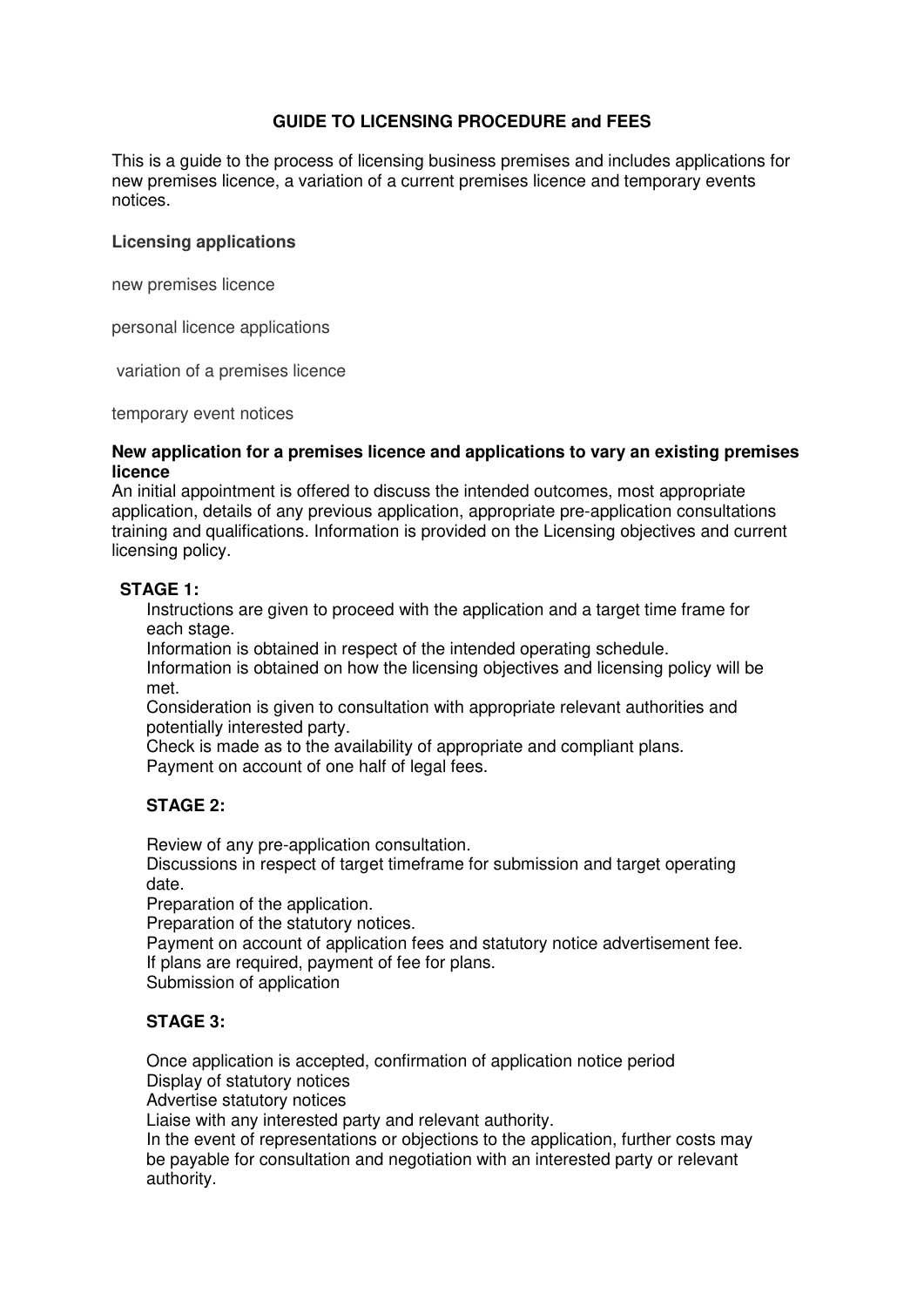# **STAGE 4:**

Where no representations, and application is granted, confirm outcome. Provide the premises licence upon receipt of the same from the Licensing authority with appropriate advice on the requirements to display and comply with any licensing conditions.

Where, representations are made, to agree fees for consultation, negotiation and attending hearing to determine the licensing application.

## **Fees**

- Application for a new premises licence £750 plus Vat plus application fee.
- Application for a personal licence £150 plus Vat and application fee.
- Application for a variation of a premises licence up to £750 plus Vat plus application fee.
- Application for a Temporary Events Notice and Late Temporary Events Notice £ 250 plus Vat plus application fee.

Disbursements (fees payable to third parties) that you can expect to pay for this application are the application fee, which is assessed on the basis of the non-domestic rateable value of the premises and a fee for advertising in a local press. The disbursements will vary depending on the individual premises and where it is located.

For current fees please see https://www.gov.uk/government/publications/alcohol-licensingfee-levels

## **Our fee includes:**

- Taking your instructions and advising you as to how you can promote the licensing objectives within your application
- Advising you as the type of plans you are required to submit with your application
- Completing the application form for a new premises licence (including the operating schedule) in accordance with your instructions and submitting this to the local licensing authority alongside suitable plans. You must provide suitable plans
- Providing guidance on the fee levels payable to the licensing authority
- Preparing copies of the premises licence application for disclosure to the responsible authorities and serving copies of the application on the responsible authorities
- Drafting the notices advertising the premises licence application and submitting the notice to the local newspaper
- Arranging with you for you to display the notice(s) advertising the premises licence application and advising as to where and how this should be done by you in order to comply with the requirements of the Licensing Act 2003
- Providing a Designated Premises Supervisor (DPS) consent form for signature by a personal licence holder proposed by yourself
- Checking the licence once granted and correcting any errors with the licensing authority